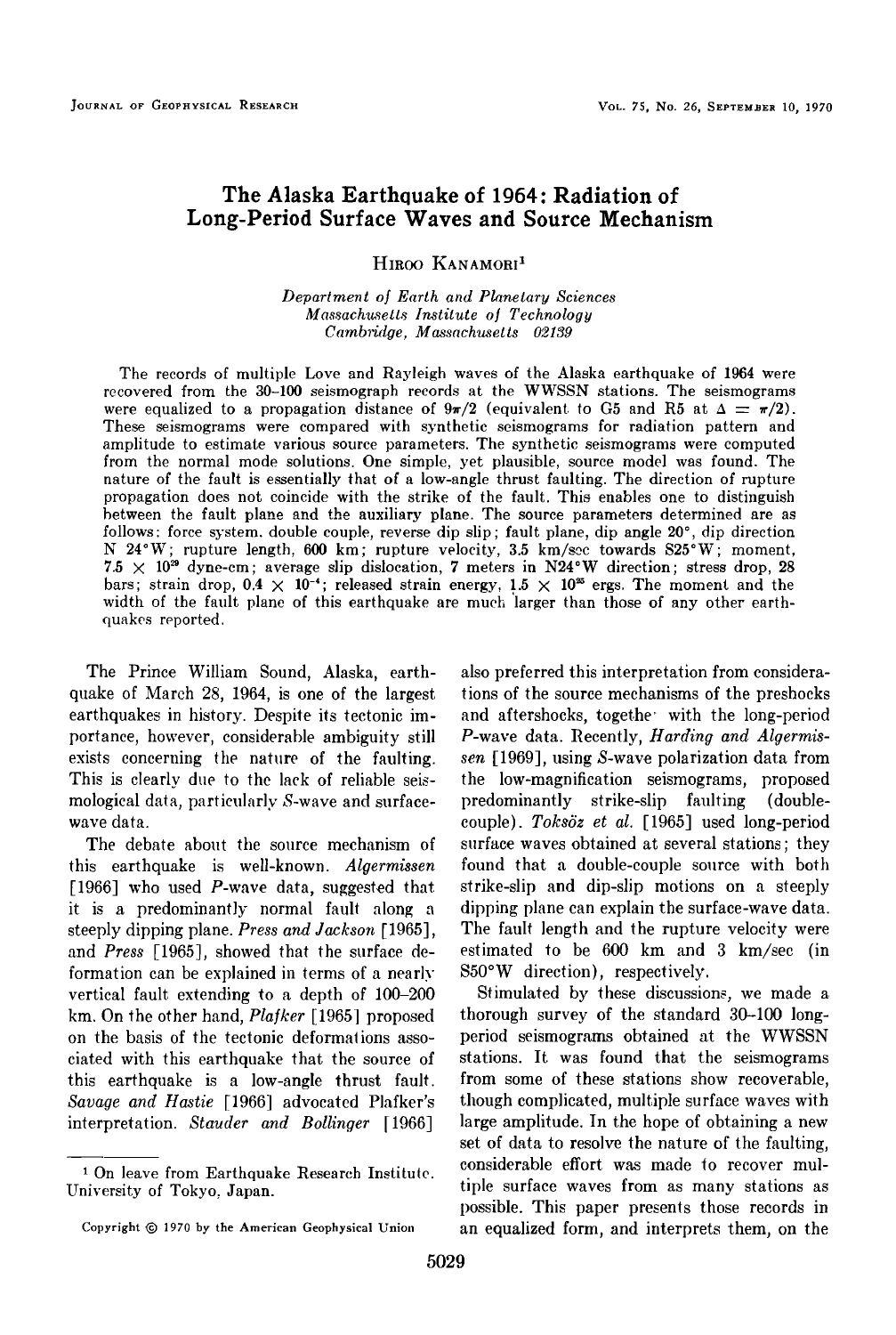# **5030 HIROO KANAMORI**

**TABLE 1. Station Data for the Alaska Earthquake of March 28, 1964**  (Origin time, 3h 36m 13.0s; latitude,  $61.1^{\circ}$ N; longitude,  $147.6^{\circ}$ W; depth, 33 km;  $M_s = 8.5$ )

| <b>Station</b> | Δ,<br>deg | l,<br>km | $l + L$<br>km | ф,<br>deg | φ,<br>deg | Component | Phase                                                             | Magnification |
|----------------|-----------|----------|---------------|-----------|-----------|-----------|-------------------------------------------------------------------|---------------|
| ADE            | 112.739   | 12540.4  | 40020.6       | 238.7     | 30.4      | UD, EW    | R <sub>4</sub> , R <sub>5</sub> , G <sub>5</sub> , G <sub>6</sub> | 750           |
| AFI            | 77.194    | 8586.8   | 40011.7       | 204.1     | 11.8      | UD, EW    | R <sub>5</sub> , G <sub>4</sub> , G <sub>5</sub>                  | 750           |
| ARE            | 97.712    | 10867.7  | 40023.1       | 110.0     | 331.6     | ΕW        | G5, G6                                                            | 1500          |
| <b>BAG</b>     | 76.670    | 8520.5   | 40024.5       | 279.7     | 29.9      | EW        | G5, G6                                                            | 1500          |
| CHG            | 84.444    | 9382.0   | 40021.2       | 299.1     | 26.6      | UD        | R6                                                                | 3000          |
| COP            | 62.506    | 6936.5   | 40009.8       | 12.6      | 349.2     | UD, EW    | R4, R5, G4, G5                                                    | 375           |
| GDH            | 36.452    | 4045.4   | 40014.8       | 36.8      | 305.4     | NS        | G4, G5                                                            | 750           |
| <b>GEO</b>     | 47.707    | 5299.0   | 40024.8       | 84.1      | 321.7     | NS        | G4, G5                                                            | 350           |
| HKC            | 74.612    | 8289.9   | 40023.4       | 288.1     | 29.9      | UD        | R5                                                                | 750           |
| <b>HNR</b>     | 81.381    | 9051.5   | 40019.0       | 232.3     | 22.9      | UD        | R5                                                                | 1500          |
| <b>KEV</b>     | 49.385    | 5479.6   | 40009.1       | 2.5       | 356.6     | UD        | R5, R6                                                            | 750           |
| LAH            | 81.578    | 9058.5   | 40014.4       | 324.8     | 19.2      | UD, EW    | R5, R6, G4, G5                                                    | 750           |
| <b>LPS</b>     | 62.554    | 6953.7   | 40022.8       | 111.4     | 332.2     | UD        | R5                                                                | 750           |
| <b>MAN</b>     | 77.932    | 8661.2   | 40024.6       | 278.3     | 29.8      | UD        | R <sub>4</sub> , R <sub>5</sub>                                   | 750           |
| <b>MUN</b>     | 119.648   | 13307.6  | 40024.3       | 258.8     | 33.8      | UD, EW    | R <sub>4</sub> , R <sub>5</sub> , G <sub>5</sub> , G <sub>6</sub> | 750           |
| NAI            | 120.238   | 13358.1  | 40009.2       | 354.9     | 2.5       | UD, EW    | R5, R6, G5, G6                                                    | 1500          |
| <b>PDA</b>     | 70.795    | 7860.8   | 40017.1       | 45.4      | 334.1     | UD        | R5                                                                | 750           |
| <b>RIV</b>     | 106.840   | 11884.6  | 40018.3       | 229.7     | 26.4      | EW        | G4, G5                                                            | 750           |
| SHI            | 87.901    | 9759.6   | 40010.5       | 342.3     | 9.8       | UD. EW    | R5, R6, G5, G6                                                    | 1500          |



Fig. 1. Rayleigh waves (R5) equalized to a propagation distance of  $9\pi/2$ , Alaska earth**quake of March 28, 1964. The vertical scale .gives the amplitude on the standard 30-100 seismogram with a magnification of 1500. Upward motion on the trace shows upward ground motion. For stations without asterisk, the equalization is made for RS; for those with an asterisk or with two asterisks, the equalization is made for R4 and R6, respectively. The nodal lines for the model shown in Figure 5B are shown.**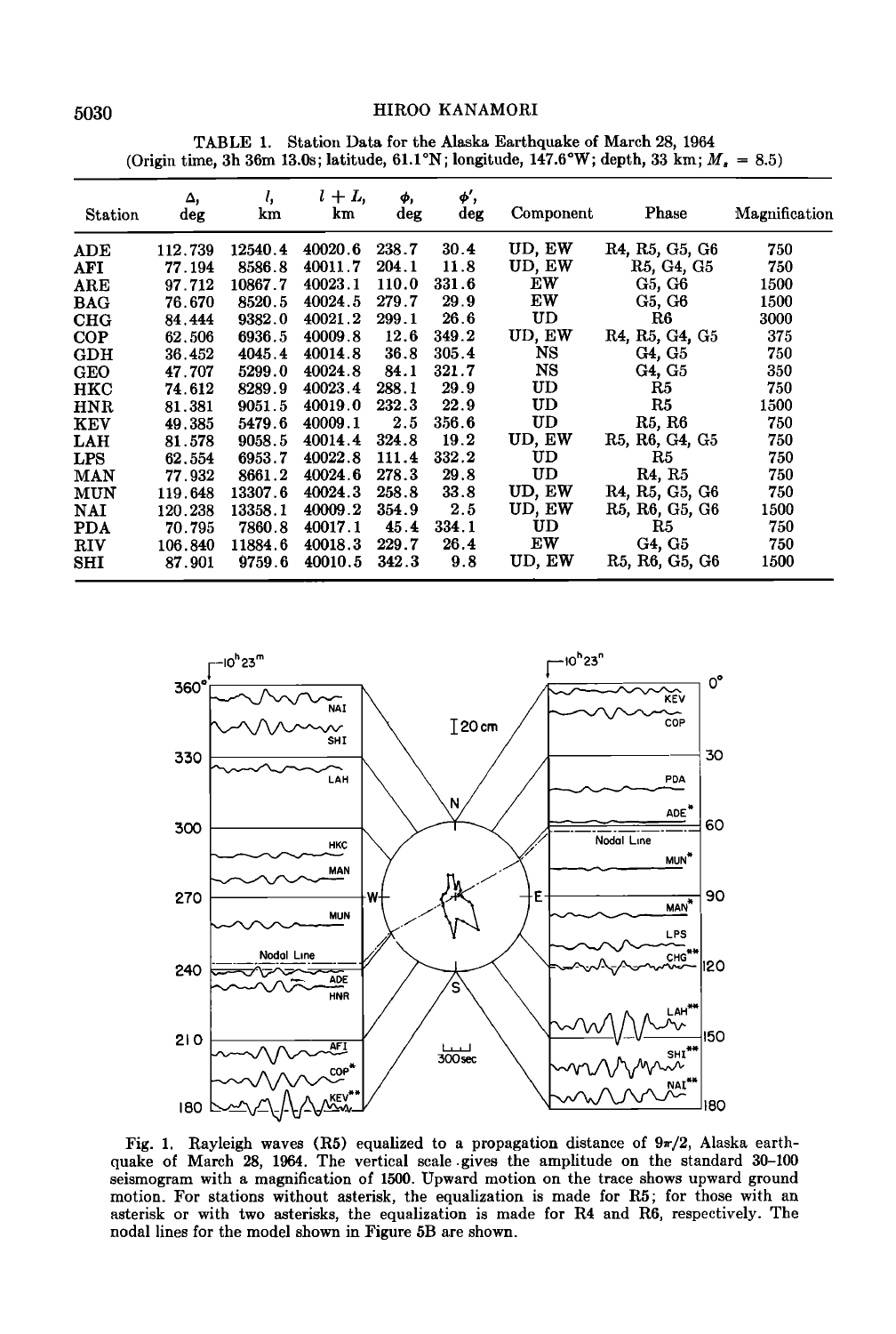**basis of synthetic seismograms, to determine various source parameters. A method similar to that used by Kanamori [1970] is employed.** 

#### DATA

Actual-size copies of the long-period seis**mograms from WWSSN stations were collected. Although the traces are usually entangled because of the excessively large amplitude, it was possible to recover many multiple surface-wave trains such as R4, RS, R6, G4, GS, GO, etc. Table 1 lists the data used here. Rayleigh waves were windowed, between group velocities 3.47 and 3.75 km/see, from vertical components; Love waves were windowed from horizontal components between group velocities 4.3 and 4.15 km/see. The traces were digitized at every 4**  sec and equalized to a magnification of 1500,

and to a propagation distance of  $9\pi/2$ . The lat**ter equalization, which involves geometrical spreading, attenuation, and the phase shift due to propagation, was made as follows.** 

We let  $U(\Delta, \omega)$  be the complex spectrum of the seismogram at a station of propagation dis $t$ ance  $\Delta$ . The equalized seismograms at a distance  $\Delta_0$  (here  $\Delta_0 = 9\pi/2$ ) as a function of **time can then be written as** 

$$
u(\Delta_0, t) = \left( \left| \frac{\sin \Delta}{\sin \Delta_0} \right| \right)^{1/2} \int_{-\infty}^{+\infty} U(\Delta, \omega)
$$

$$
\cdot \exp \left\{ i \left[ \omega \frac{\Delta - \Delta_0}{C} - \frac{\pi}{2} M \right] \right\}
$$

$$
\cdot \exp \left[ k^*(\Delta - \Delta_0) \right] \exp (i\omega t) d\omega
$$

where C and  $k^*$  are phase velocity and attenua**tion coefficient as a function of frequency, re-** 



Fig. 2. Love waves (G5) equalized to a propagation distance of  $9\pi/2$ , Alaska earthquake **of March 28, 1964. The vertical scale gives the.amplitude on the standard 30-100 seismogram with a magnification of 1500. The counter-clockwise motion around the epicenter is taken upward on the trace. For stations without asterisk, the equalization is made for GS. For those**  with an asterisk or with two asterisks, the equalization is made for G4 and G6, respectively. **The nodal lines for the model shown in Figure 5B are shown.**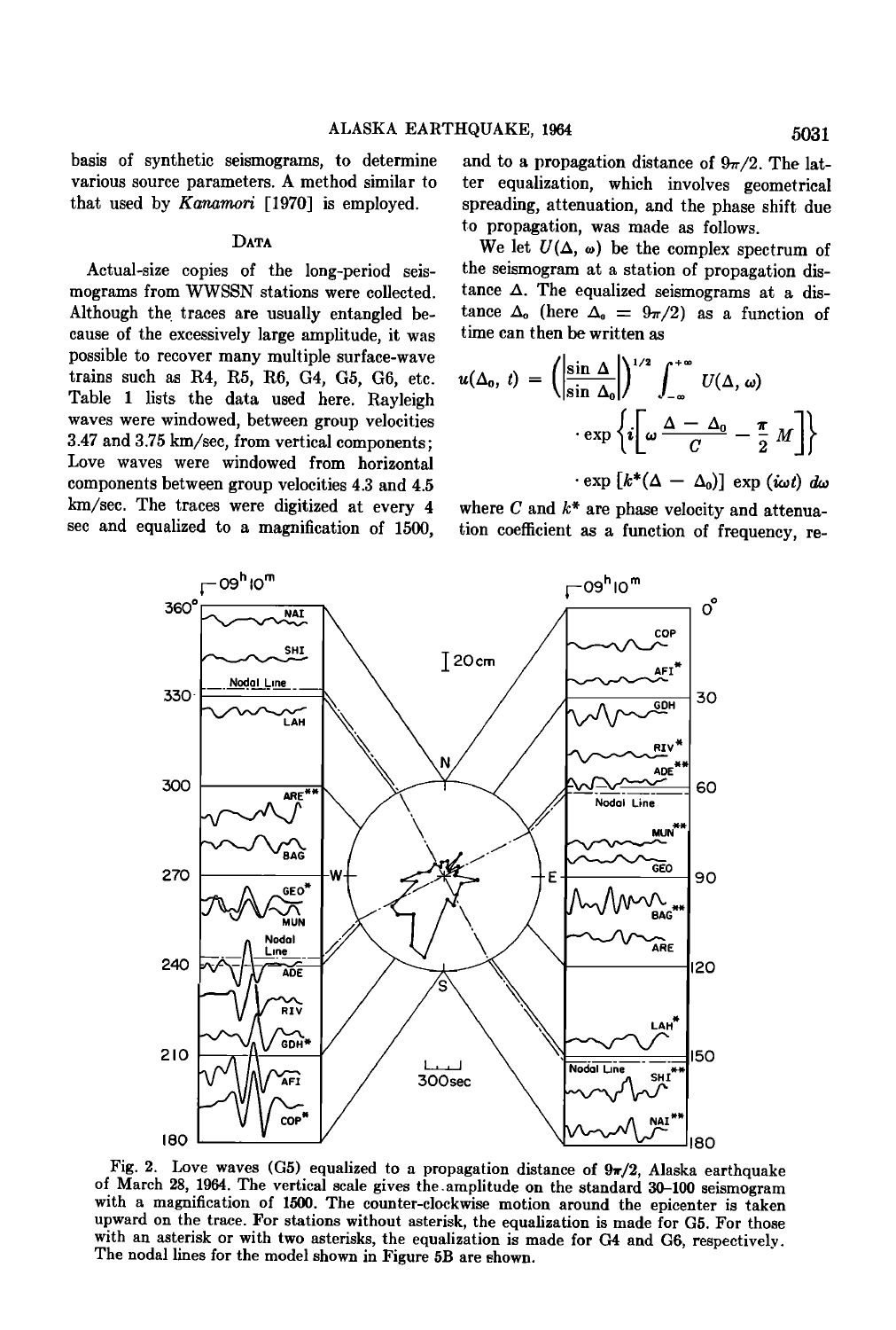spectively. For  $C$  and  $k^*$ , the values listed in **Tables 2 and 3 of Kanamori [1970] were used.**  The integer  $M$  is the number of polar or antipolar passages in going from  $\Delta_0$  to  $\Delta$ .

**The equalized seismograms thus obtained are shown in Figures i and 2. These traces correspond to R5 and G5 that would have been observed if the stations with the standard 30- 100 seismograph having a magnification of**  1500 were located at a distance of  $\pi/2$ . The cir**cular plots at the center show the radiation patterns of the maximum trace amplitude. The important features of these seismograms are: (1) the maximum amplitude of Love waves is considerably larger than that of Rayleigh waves; (2) for both Love and Rayleigh waves, the radiation is nearly one-lobed; (3) the azimuth of the lobe of Love waves does not coincide with that of Rayleigh waves: the difference is about 45ø.** 

## **INTERPRETATION**

**For interpretation, we shall make extensive use of the synthetic seismograms of surface waves calculated by the method described by Kanamori [1970]. Since the focus of the main shock is considered to be shallow [Sherburne et al., 1969] we first place a point source at a depth of 33 km in computing the synthetic seismograms.** 

**Radiation pattern. The radiation pattern is determined by the force geometry of the source and the source dimension; the former determines the lobe pattern and the latter the asymmetry. Usually a crude guess of the force geometry can be made from the observed lobe pattern. For this great earthquake, however, the lobe pattern is too obscured because of so large an asymmetry for the force geometry to be recoverable. We shall therefore combine the bodywave data to construct a source model.** 

**Most. reliable body-wave data so far obtained are the first-motion data of P waves. One of the nodal planes has been determined very well; it has a dip angle between 82øSE and 87øNW,**  and a strike between N66<sup>o</sup>E and N40<sup>o</sup>E [*Hard***ing and Algermissen, 1969; Stauder and Bollinget, 1966] (see Figure 3). Because of the unfavorable distribution of the stations, the second nodal plane has not been determined. We shall therefore take the following procedure for interpreting the surface-wave data. We fix the** 



**Fig. 3. Equal-area projection of the focal mechanism solution based on the first motion of P waves. Circles indicate compression and triangles indicate rarefaction. The nodal plane has**  a strike azimuth of N66°E and a dip 85° to the **southwest (after Stauder and Bollinger [1966]).** 

**first nodal plane with a dip angle of 82øSE and a strike N60øE, move the second nodal plane, and calculate the synthetic seismograms until a good fit between the synthetic and the observed seismograms is achieved. Before doing this, a brief inspection of the radiation pattern on the basis of Figure 7 of Kanamori [1970] which is reproduced in Figure 4 is useful. The depth and the propagation distance are different between Figure 4 and the present case. However, this difference is not very serious as long as Figure 4 is used as a guideline. We make the strike of the fault in Figure 4 parallel to the strike of the first. nodal plane of P waves (N62øE). It is then evident that all the pure**  strike-slip sources (both vertical and 45<sup>°</sup>) are **inadequate for this earthquake because the direction perpendicular to the fault is the node direction for the synthetic Rayleigh waves whereas it is the loop direction in the observed Rayleigh waves. On the other hand, the radiation patterns for the dip-slip sources can be reconciled with the observed radiation patterns;**  in particular, the 45<sup>°</sup> dip-slip source seems most **appropriate because the lobe direction differs 45 ø between Love and Rayleigh waves. Further, from the amplitude ratio of Love to Rayleigh waves, the double-couple source may be preferable to the single-couple source.** 

**On the basis of this reconnaissance, we start with a double-couple pure dip-slip with a dip angle of 82 ø and dip direction of S28øE (strike N62øE, see Figure 5B); one of the P-wave**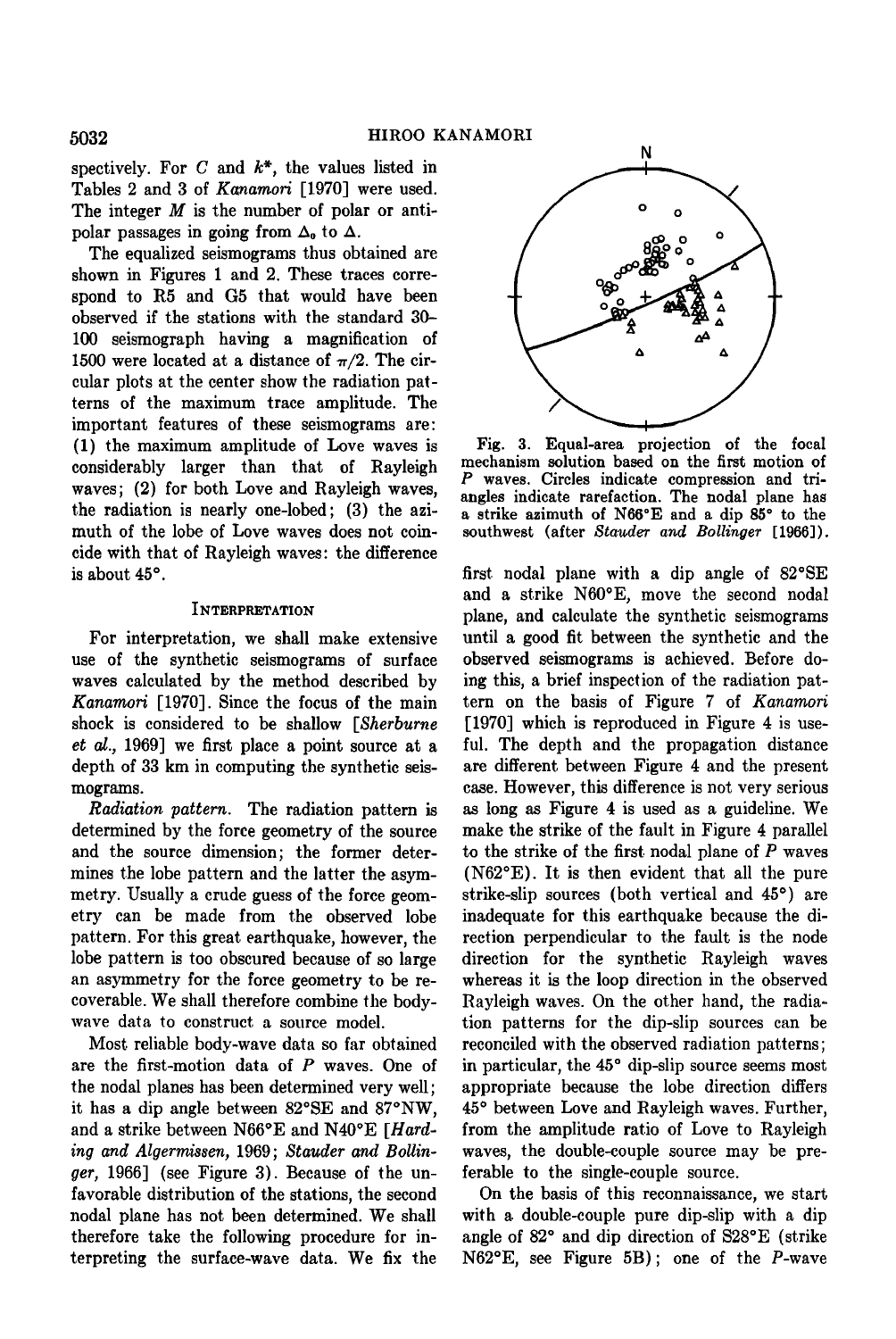

**Fig. 4. Radiation patterns and wave forms in the direction of maximum amplitude of**  synthetic Love (G4) and Rayleigh (R4) waves for eight fundamental force geometries. The **depth is 53 km (after Kanamori [1970]).** 

**nodal planes for this model coincides with the 5C. Since Love waves are excited much more**  observed nodal plane of  $P$  waves; the other nodal plane has a dip angle of  $8^{\circ}$  and dip direcnodal plane has a dip angle of 8° and dip direc-<br>tion of N28°W. The radiation pattern of syn-<br>ratio. However, the surface-wave nodal lines tion of N28°W. The radiation pattern of syn-<br>tatio. However, the surface-wave nodal lines<br>thetic seismograms computed for this model is are rotated with respect to the strike of the shown in Figure 5B, where we see that the P-wave nodal planes. In order to obtain the amplitude ratio of Love to Rayleigh waves is best fit between the radiation patterns of synamplitude ratio of Love to Rayleigh waves is not consistent with the observations; the Raynot consistent with the observations; the Ray-<br>leigh wave excitation relative to Love wave of the fault planes by about 15<sup>°</sup> is necessary. leigh wave excitation relative to Love wave of the fault planes by about  $15^{\circ}$  is necessary.<br>
excitation is much larger than that observed. This, of course, alters the strike of the  $P$ -wave excitation is much larger than that observed. This, of course, alters the strike of the *P*-wave We found two ways of modifying this model nodal planes but not to such an extent as to We found two ways of modifying this model nodal planes but not to such an extent as to so that it gives appropriate amplitude ratio of be incompatible with the observed data (see **so that it gives appropriate amplitude ratio of be incompatible with the observed data (see**  component was superposed as shown in Figure

are rotated with respect to the strike of the *P*-wave nodal planes. In order to obtain the Figures 3 and 5D). This model is designated model 1.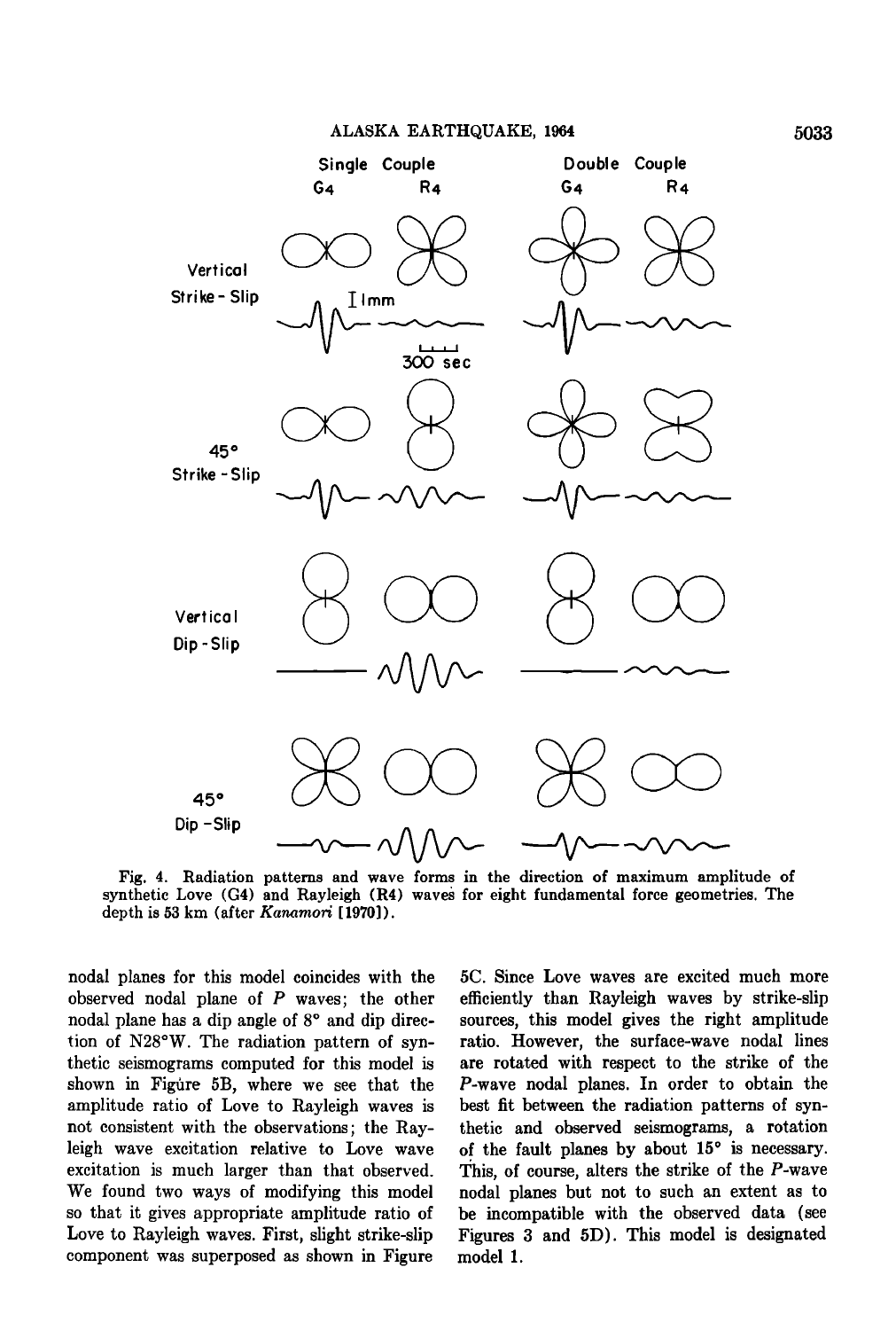

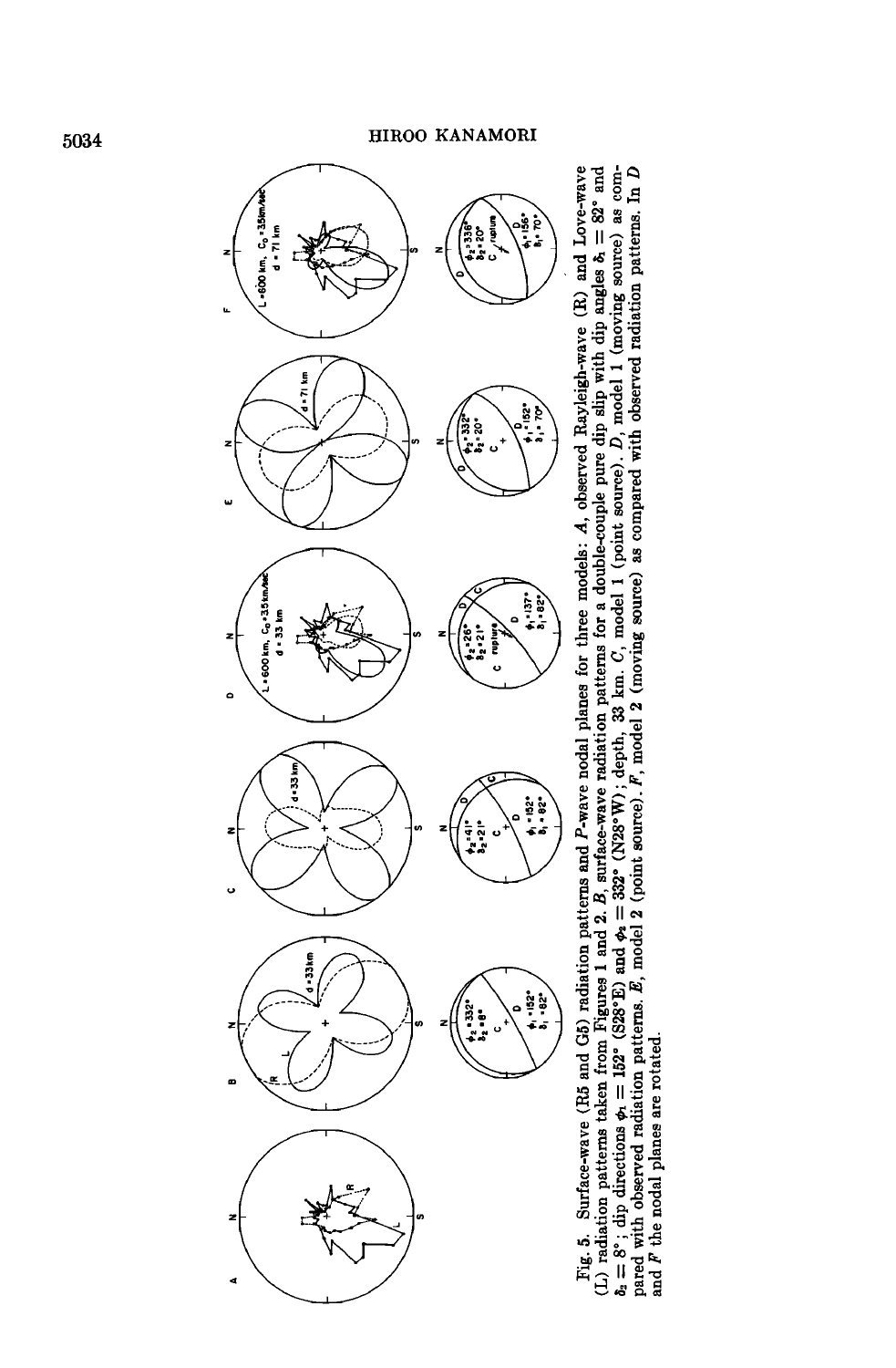**The second possible model is shown in Figure 5E. The amplitude of Rayleigh waves of 100 to 200-sec period decreases sharply as the focal depth increases from 0 to 100 km. Thus, by**  increasing the depth from 33 to 71 km, the **amplitude ratio of Love to Rayleigh waves can**  be made consistent with the observed ratio. **This depth, 71 km, may seem incompatible with the depth of the main shock determined by the onset times of P waves at teleseismic stations. However, the onset times of P waves determine the location of the very beginning of the brittle fracture. It is possible that. for such a great earthquake, the major fracture associated with the excitation of long-period surface waves involved a relatively large region extending to depths of 100 km or so. The depth 71 km should be considered as the average depth of the focal region. In the model given in Figure 5E, the**  dip angles are also changed from 82° to 70°,

and from 8° to 20°. These changes also con**tribute to bringing the amplitude ratio of Love to Rayleigh waves up to the right value. This model is called Model 2 and will be discussed later.** 

Asymmetry. The asymmetry can be ex-<br>plained by introducing a moving source. The **direction of the rupture can be inferred from the asymmetry of the radiation pattern. Since the Rayleigh wave radiation pattern shows a large asymmetry in the direction perpendicular to the strike of the fault, the rupture velocity must have a horizontal component normal to the strike of the fault. On the other hand, for Love waves, the largest asymmetry occurs in the NE-SW direction suggesting that the rupture velocity has a component in this direction. From these observations we can constrain the direction of rupture in a fairly narrow range, S20øW to S30øW. The rupture velocity and** 



**Fig. 6. Tectonic deformation (adopted from PlaJker [1965]), aftershock area (adopted from Algermissen et al. [1969]), and the direction of rupture.**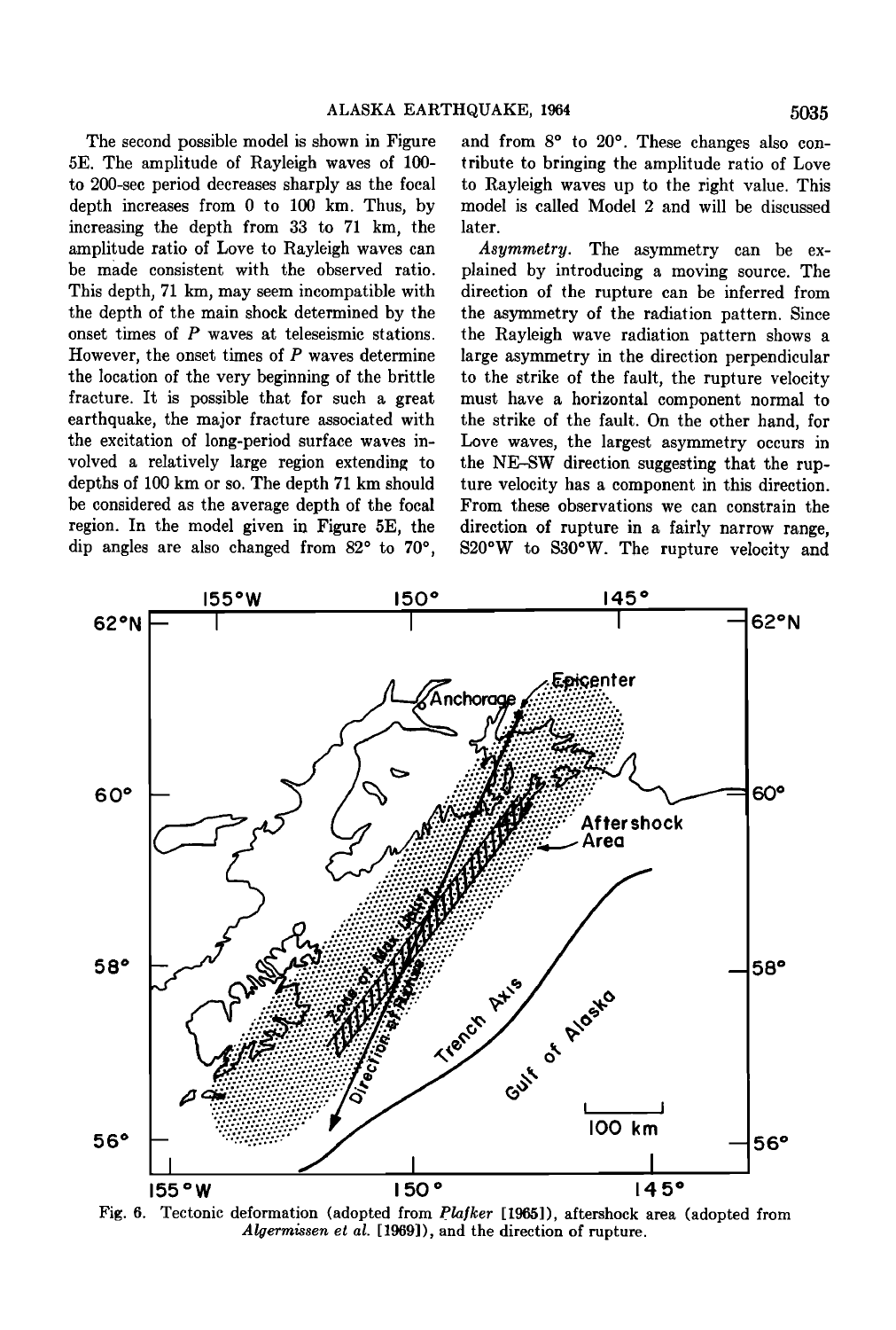

Fig. 7. Synthetic Rayleigh waves (R5 at  $\Delta = 9\pi/2$ ) for model 2: double-couple pure dip **slip; fault plane dip, 20ø; dip direction, N24øW; rupture length, 600 km; rupture velocity, 3.5 km/sec toward S25°W; moment (time-function, step-function),**  $7.5 \times 10^{29}$  **dyne-cm;** depth, 71 km. The vertical scale gives the trace amplitude on the standard 30–100 seismogram **with a magnification of 1500. Station names correspond to those in Figure 1.** 

**the rupture length are difficult to determine**  independently [see *Benioff et al.*, 1961; Kana**mori, 1970] from observations over a limited frequency band: either rupture velocity or rupture length has to be somewhat restrained. if we take a rupture velocity of 3.5 km/sec, one of the representative values for major earthquakes [see Beniof] et al., 1961; Press et al.,**  1961; Ben-Menahem and Toksöz, 1962; Kana**mori, 1970], we find a rupture length of 600 km most appropriate, as shown in Figures 5D and 5F, where the effect of the moving source is superposed on the point-source radiation pattern. The method of computation is the same as that used by Kanamori [1970]. For rupture**  **velocities of 2.5 and 4.5 km/sec, rupture lengths of 450 and 750 km, respectively, are appropriate. Considering the extent of the tectonic deformation [Plafker, 1965] and the aftershock activity [Algermissen et al., 1969], the combina**tion (3.5 km/sec, 600 km) seems most appro**priate (see Figure 6) and will be used hereafter. The rupture velocity and the rupture length obtained here are consistent with those obtained**  by Toksöz et al. [1965], allowing for the uncer**tainties mentioned above.** 

**in Figures 5D and 5F, minor adjustments are made by slightly rotating the fault plane. The resulting P-wave nodal planes are not completely consistent with the observed first-**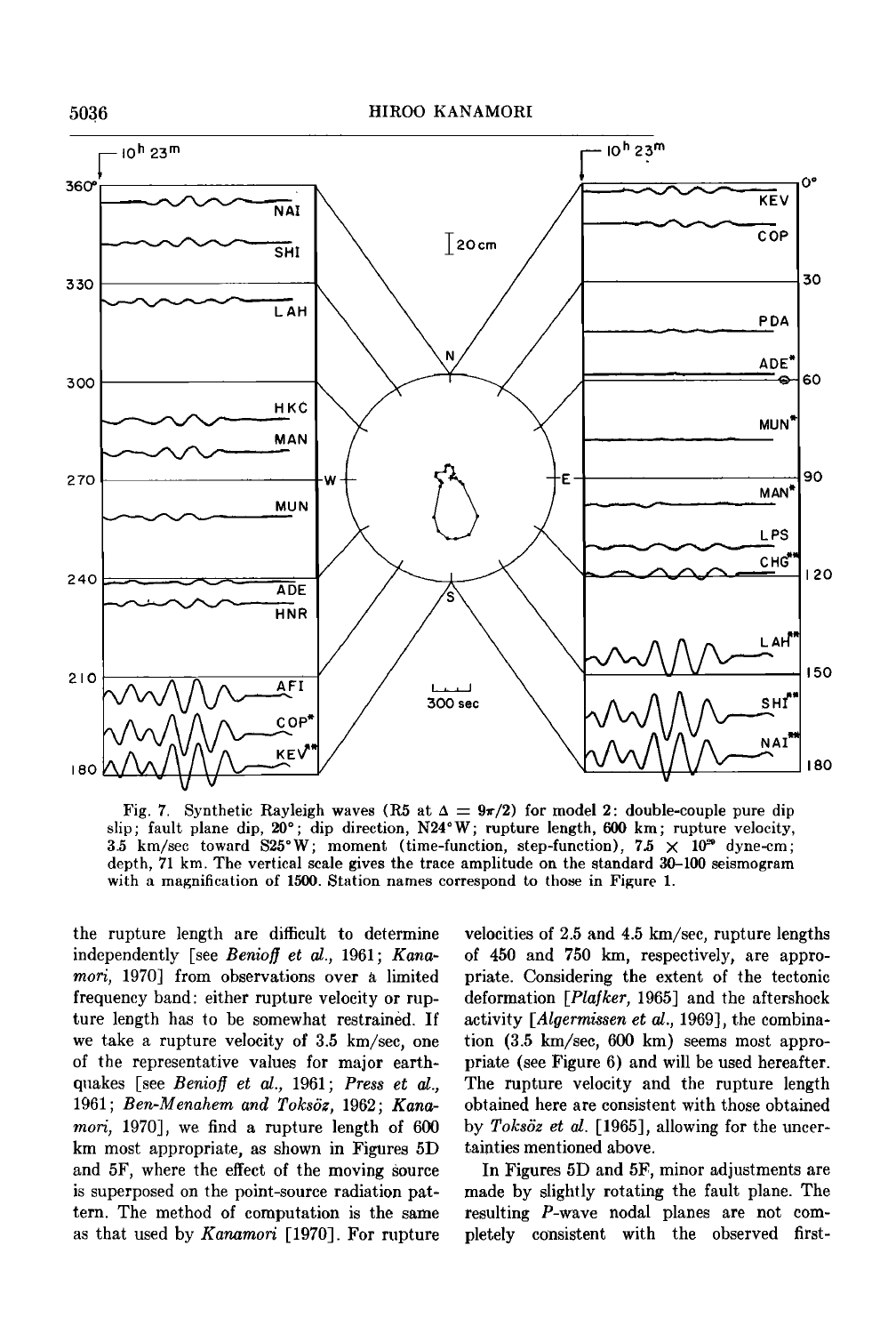**motion data but are still tolerable (see Figure 3) considering that the fault motion associated with the excitation of long-period surface waves may be slightly different from that of P waves.** 

**As has been noted, the radiation pattern of Rayleigh waves has a large asymmetry in the direction normal to the strike of the steeply dipping nodal plane of P waves. This observation precludes the possibility that the actual rupture took place on this plane; no rupture propagation on such a steep plane can produce such a large asymmetry in the direction per-** **pendicular to it. This leads to an important conclusion that the fault plane of this earthquake is the gently dipping plane, not the steep plane. Thus, in model 1, the fault plane has**  a dip of 21° toward N26°E, and the rupture **propagates up-dip on this plane in the direction nearly perpendicular to its strike. One difficulty then arises. The rupture, after starting from a depth around 33 km or so, reaches the earth's surface when it propagates up-dip over a distance of about 100 km. Thus at least six parallel**  fault planes, en echelon from NE to SW, are



**Fig. 8.** Synthetic Love waves (G5 at  $\Delta = \frac{9\pi}{2}$ ) for model 2. For explanations, see the **legend of Figure 7.**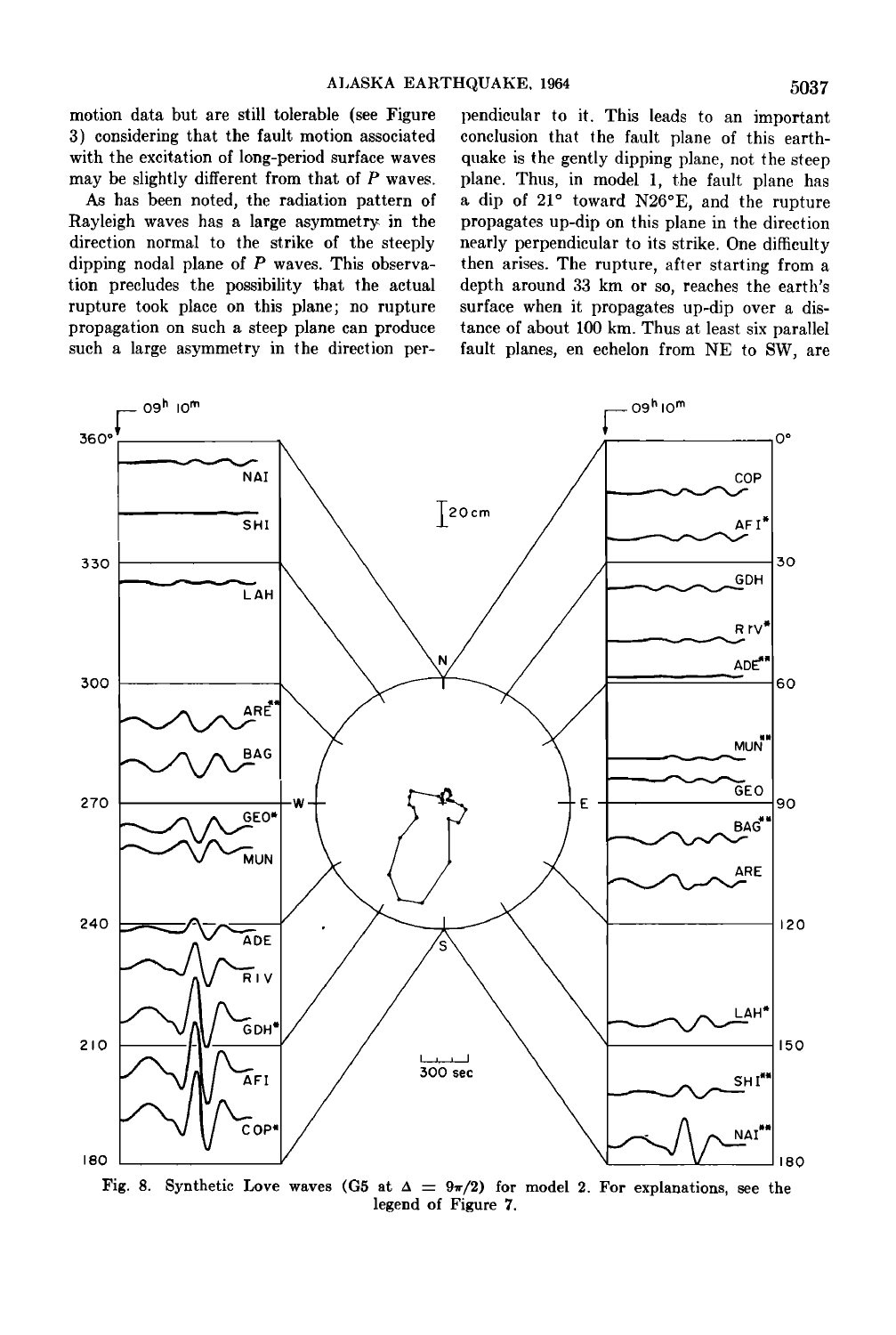**necessary to represent the entire rupture length, 600 km. This picture is somewhat. artificial and physically implausible.** 

**In model 2, on the other hand, the rupture starts from the NE end of the focal region and propagates, slightly up-dip, on a fault plane**  having a dip angle of 20° and dip direction of **N24øW; the direction of rupture propagation is more or less parallel to the strike of the fault so that the entire rupture process may take place on a single fault plane. This model is simpler and perhaps physically more plausible than model 1. The faulting of model 2 is essentially a low-angle thrust fault, the oceanic block underthrusting beneath continent. This picture is generally similar to the one proposed by**  Plafker [1965], Savage and Hastie [1966], and Stauder and Bollinger [1966]. Because of its **simplicity and plausibility we shall take model 2 as our final solution. From the direct comparison of the amplitude between synthetic and observed seismograms, the seismic moment**  can be estimated as  $7.5 \times 10^{20}$  dyne-cm, the **largest value ever reported.** 

**For the overall comparison we computed synthetic seismograms G5 and R5 for model 2 at azimuths corresponding to those of the stations used here. The results are shown in Figures 7 and 8. A remarkable similarity between Figures 1 and 7, and between Figures 2 and 8 is found. At some of the stations (e.g.,**  COP\*, GDH\* for Love waves, COP\* for Ray**leigh waves), even the wave form and the phase agree very well. Since the equalized seismograms at these stations were derived from R4 and G4, they are more reliable than those derived from RS, R6, GS, and G6.** 

## **DISCUSSION AND CONCLUSIONS**

**In the computations of the effect of the moving source, we ignored the change of the depth as the point source propagates. Although the change of the depth could be taken into account by changing the excitation functions in the computations of the synthetic seismograms as the depth changes, we did not think it worthwhile, considering the gross simplification made in modeling the moving source.** 

**From the geometry of the fault plane and the rupture propagation, the lateral dimension of the focal region can be estimated at about 300 kin. To represent such a 'two-dimensional' fault,**  **the one-dimensional rupture discussed above is clearly an oversimplified model. A more sophisticated two-dimensional rupture model as discussed by Hirasawa and Stauder [1965] may be more appropriate. We tried several two-dimensional rupture models according to Hirasawa and Stauder. However, we found that the radiation pattern is relatively insensitive to the rupture parameters in the lateral direction, and could not. determine those parameters from the observed radiation patterns. We therefore consider that the one-dimensional rupture model introduced above represents those two-dimensional models that have an overall movement in S25øW direction.** 

**Wyss and Brune [1967] believe that this earthquake is a multiple shock consisting of at least six independent shocks greater than**   $m_b = 6.6$  within 70 sec after the onset of the **earthquake. From the long-period surface waves, however, it is difficult to resolve these individual events; the present result neither supports nor rejects their conclusion.** 

**This earthquake is probably the first earthquake that positively shows that the rupture propagation has appreciable component in the direction normal to the fault strike. This removes the otherwise inherent ambiguity in the selection of the fault plane out of the two Pwave nodal planes of double-couple dip-slip sources.** 

**The uniqueness of the solution cannot be guaranteed fully. However, as we saw in the comparison between Figure 3 and Figures 1 and 2, only one out of the eight fundamental force geometries was found to be reasonably consistent with the data; it would be rather surprising if a force geometry that is simple yet entirely different from either model 1 or model 2 can be found to be consistent with the observed radiation patterns and the amplitude ratio of Love to Rayleigh waves.** 

**Implicit in model 2 is the extension of the focal region to a relatively large depth, 100 km or so. At first this depth seems a little too large in the light of the depth of aftershock activity. Algermissen et al. [1969] and Page [1968] concluded that most of the aftershocks occurred within a depth of 40 km. However, the local quadripartite and tripartite observations of micro-aftershocks [Hori et al., !966; Aki et al., 1969; Matumoto and Page, 1969] did indicate**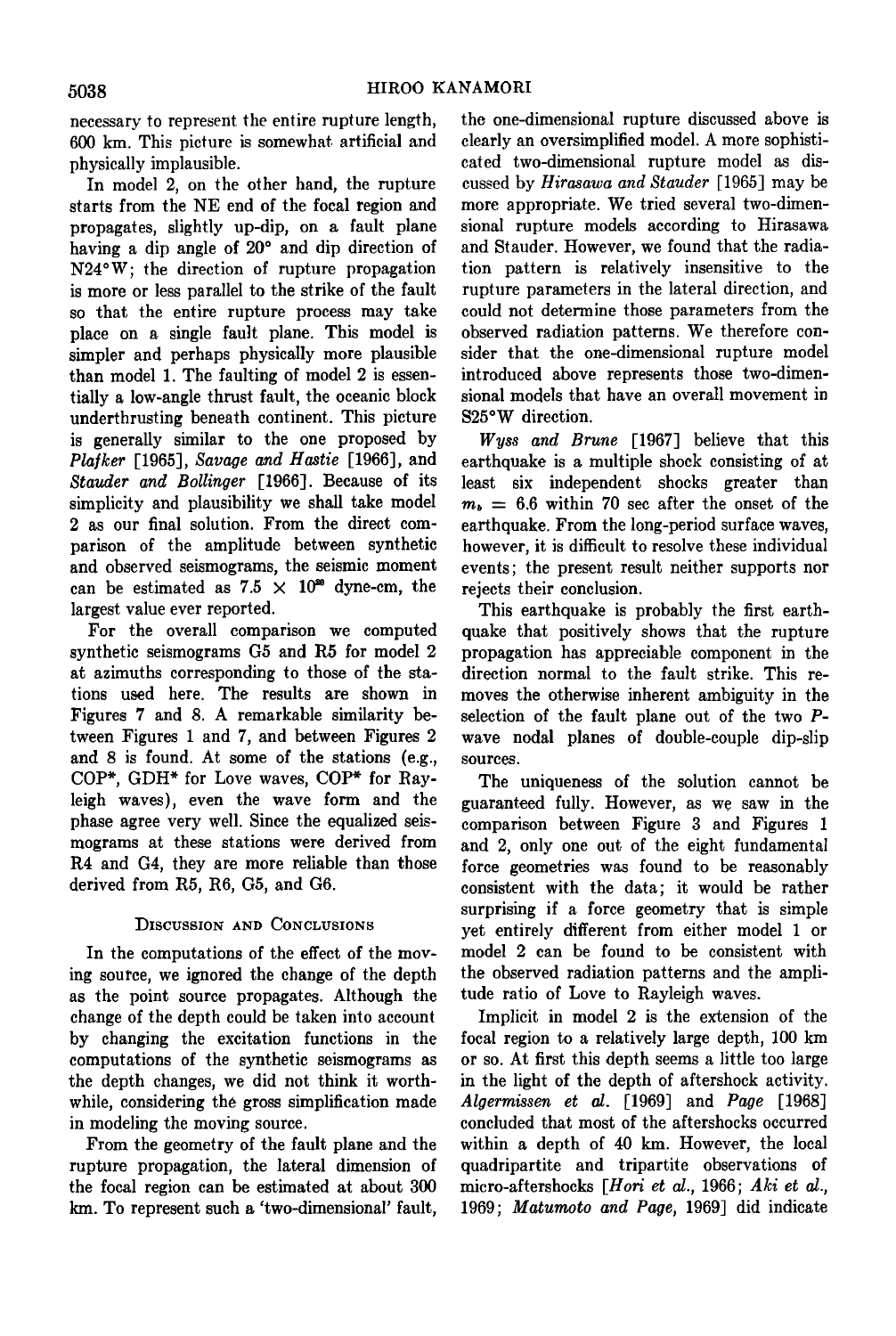**considerable mantle activity. Although it is not clear whether this mantle activity is activated by the Alaska earthquake [Aki et al., 1969] or is due to a fluctuation of the background seismic activity in this region [Page, 1968], the present result seems to favor the former idea. It is possible that the faulting involves a considerable depth range, whereas the aftershock activity peaks at a relatively shallow depth.** 

**The nature of the faulting of this earthquake is very similar to that of the Kurile Islands earthquake of 1963 [Kanamori, 1970] in that they are both low-angle thrust faultings. This is probably typical of island-arc earthquakes. The width of the fault plane, about 300 km, is much larger than that of typical transcurrent or transform faults such as the San Andreas fault.** 

**Following Aki [1966], we can estimate from the observed moment the slip dislocation, stress drop, strain drop, and released strain energy using the slip dislocation theory of the faulting.**  We take the fault dimension as  $500 \times 300$  km<sup>2</sup> **(estimated from the geometry of the fault plane and the rupture propagation), and the rigidity,**   $0.7 \times 10^{19}$  dyne-cm<sup>-2</sup>. The results are: average **slip dislocation, 7 meters in N24øW direction;**  stress drop, 28 bars; strain drop,  $0.4 \times 10^{-4}$ ; released strain energy,  $1.5 \times 10^{25}$  ergs. The **displacement. of 7 meters can be compared**  with the figure 10 meters, estimated from the **tectonic deformation by Savage and Hastie [1966]. In view of the large difference in the time scale and the method, we consider the agreement reasonably good. This agreement suggests that the slip-dislocation model is adequate for representing earthquake source. The value of the seismic moment estimated here,**   $7.5 \times 10^{20}$  dyne-cm, is largest of all the values **heretofore reported.** 

**Acknowledgments. I am grateful to Drs. Keiiti Aki and Frank Press for kindly reading the manuscript and making many suggestions. In constructing the final model, I benefited from**  discussions with Drs. Keiiti Aki, Nafi Toksöz, and **Tomowo Hirasawa.** 

**This work was supported by the Air Force**  Office of Scientific Research under contract AF49 **(638) 1632.** 

### **REFERENCES**

**Aki, K., Generation and propagation of G waves from the Niigata earthquake of June 16, 1964,**  **2, Estimation of earthquake moment, released energy, and stress-strain drop from the G wave spectrum, Bull. Earthquake Res. Inst. Tokyo Univ., 44, 73, 1966.** 

- **Aki, K.. M. Hori, and H. Matumoto, Microaftershocks observed at a temporary array station on the Kenai Peninsula from May 19 to June 7, 1964, in The Prince William Sound, Alaska, Earthquake of 1964 and Aftershocks, vol. 2. edited by L. E. Leipold, pp. 131-156, U.S. Department of Commerce, Environmental Science Services Administration, Washington, D. C., 1969.**
- **Algermissen, S. T., Mechanism of the Prince William Sound earthquake, in ESSA Symposium on Earthquake Prediction, pp. 20-25, U.S. Department of Commerce, Environmental Science Services Administration, Washington, D.C., 1966.**
- **Algermissen, S. T., W. A. Rinehart. R. W. Sherburne, and W. H. Dillinger, Jr., Preshocks and aftershocks of the Prince William Sound earthquake of March 28, 1964, in The Prince William**  Sound, Alaska, Earthquake of 1964 and After**shocks, vol. 2, edited by L. E. Leipold, pp. 79- 130, U.S. Department of Commerce, Environmental Science Services Administration, Washington, D.C., 1969.**
- **Benioff, H., F. Press, and S. Smith, Excitation of the free oscillations of the earth by earthquakes, J. Geophys. Res., 66, 605, 1961.**
- Ben-Menahem, A., and M. N. Toksöz. Source **mechanism from spectra of long-period seismic surface waves, 1, The Mongolian earthquake of December 4, 1957, J. Geophys. Res., 67, 1943, 1962.**
- **Harding, S. T.. and S. T. Algermissen, Focal mechanism of the Prince William Sound, Alaska earthquake of March 28, 1964, Bull. Seismol. Soc. Amer., 59, 799, 1969.**
- **Hirasawa, T., and W. Stauder, On the seismic body waves from a finite moving source, Bull. Seismol. Soc. Amer., 55, 237, 1965.**
- **Hori, M., H. Matumoto, and K. Aki, Observation of microaftershocks of the Alaska earthquake of March 28, 1964 (in Japanese), J. Seis**mol. Soc. Japan, 19, 187, 1966.
- **Kanamori, H., Synthesis of long-period surface waves and its application to earthquake source studies--Kurile Island earthquake of October 13, 1963, J. Geophys. Res., 75(26), this issue, 1970.**
- **Matumoto, T., and R. A. Page, Jr., Microaftershocks following the Alaska earthquake of March 28, 1964: Determination of hypocenters and crustal velocities in the Kenai Peninsula-Prince William Sound area, in The Prince**  William Sound, Alaska, Earthquake of 1964 and Aftershocks, vol. 2, edited by L. E. Liepold, **pp. 157-173, U.S. Department of Commerce, Environmental Science Services Administration, Washington, D.C., 1969.**
- **Page, R., Aftershocks and microaftershocks of**